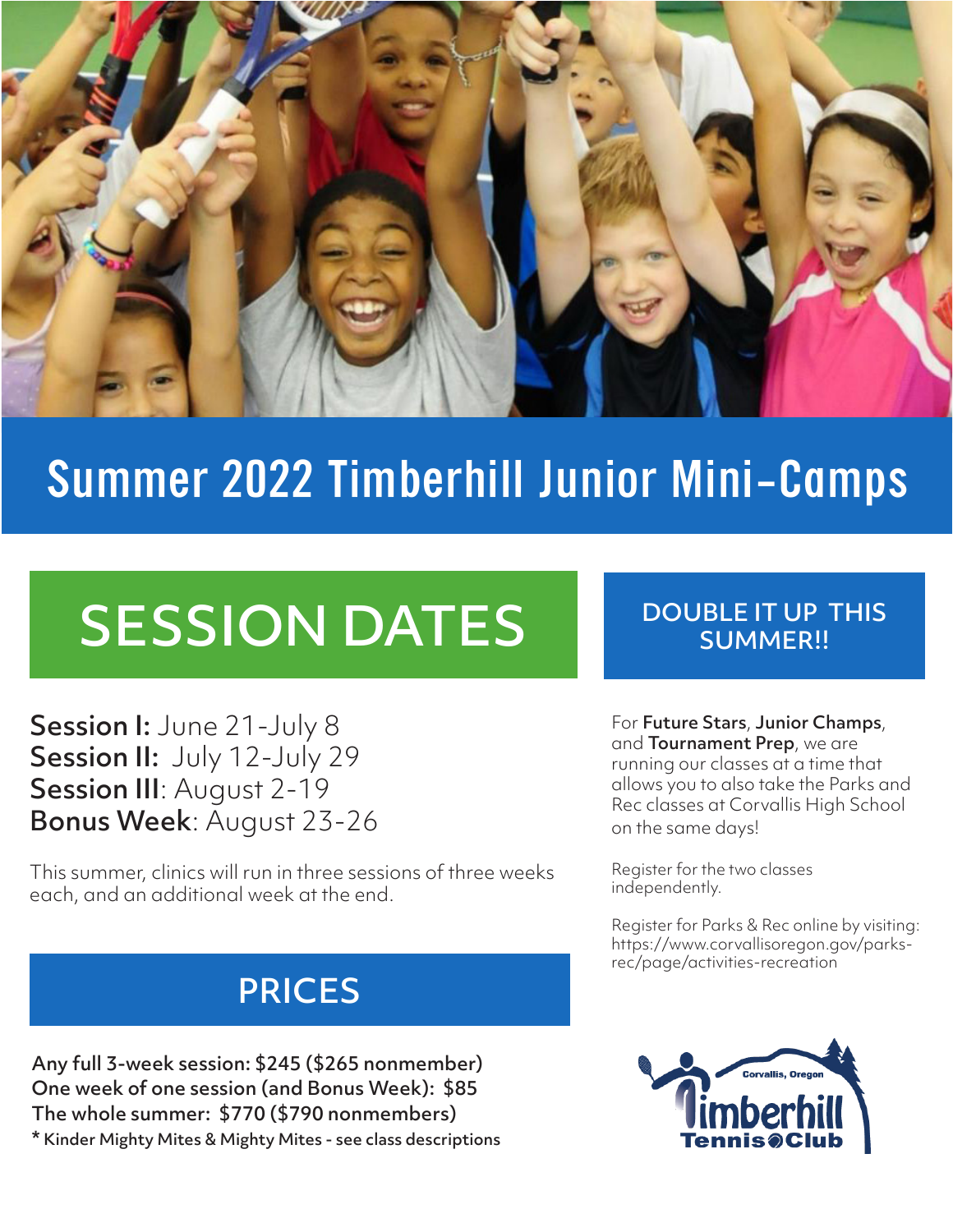Class Schedule and Descriptions

#### Kinder Mighty Mites: Mondays 10:45am-11:30am Ages 3-5

This class is open to kids 3-5, and introduces tennis to young kids using lots of games to develop hand-eye coordination and basic tennis skills on a 36-foot court.

Full 3-week session: \$55 (\$65 nonmembers)



#### Mighty Mites: Tues, Wed, Thurs  $3:45$ pm-4 $:30$ pm  $\overline{\phantom{0}}$  Ages 5-8

Mighty Mites: This class is open to kids 5-8, and uses USTA "10 & Under Tennis" red balls on a 36' court to develop rally skills, court movement, and hand-eye coordination.

Full 3-week session: \$150 (\$170 nonmembers) One week of a 3-week session: \$55



Future Stars:

Tues, Wed, Thurs  $12:30 \text{pm} - 2:00 \text{pm}$  Ages  $9+$ 

Kids who are beginners or have had some previous instruction will learn better fundamentals, scoring, and become more consistent through drills and games. 60' courts and orange balls are used for quicker skill development and rally progression.

\*\*DOUBLE IT UP! ADD THE PARKS AND REC - BEGINNER SESSION FROM 9:30-11:30 AT CHS\*\*



### Junior Champs:

Tues, Wed, Thurs 9:30am -11:00am Ages 10-14

Juniors with significant playing experience who are developing consistency, power, and competitive instincts will get more playing experience, more advanced drills, and introductions to spins and strategy in this class. Ages 10 - 14.

\*\*DOUBLE IT UP! ADD THE PARKS AND REC - INTERMEDIATE CLASS FROM 12:30-2:30 AT CHS\*\*



#### Tennis 101: Tues, Wed, Thurs 11:00am -12:30pm

High school players who have little experience and are just starting to learn the game will find what they need in this group by learning skills and building confidence among their peers. The goal will be to try to get all of these players qualified to play JV tennis for the high school teams.



#### High School I (JV): Tues, Wed, Thurs 2:00pm -3:30pm

Incoming freshman players and JV players from the previous high school season will work on

strategic, technical, and conditioning aspects of tennis that will push their games toward the varsity level.



#### Tournament Prep: Tues, Wed, Thurs 11:00am -12:30pm

Intermediate to advanced middle school players will participate in this class, geared toward enhancing the skills needed to play at the varsity high school level. Focus will be on placement, spins, serving and strategy.

\*\*DOUBLE IT UP! ADD THE PARKS AND REC INTERMEDIATE CLASS FROM 12:30-2:30 AT CHS\*\*



#### High School II (Varsity): Tues, Wed, Thurs 2:00pm -3:30pm

High school players with previous starting experience in singles or doubles will gain strength in all strokes through drills, games, and competition. Focus is on strategy and competitive skills, including physical conditioning and mental toughness.